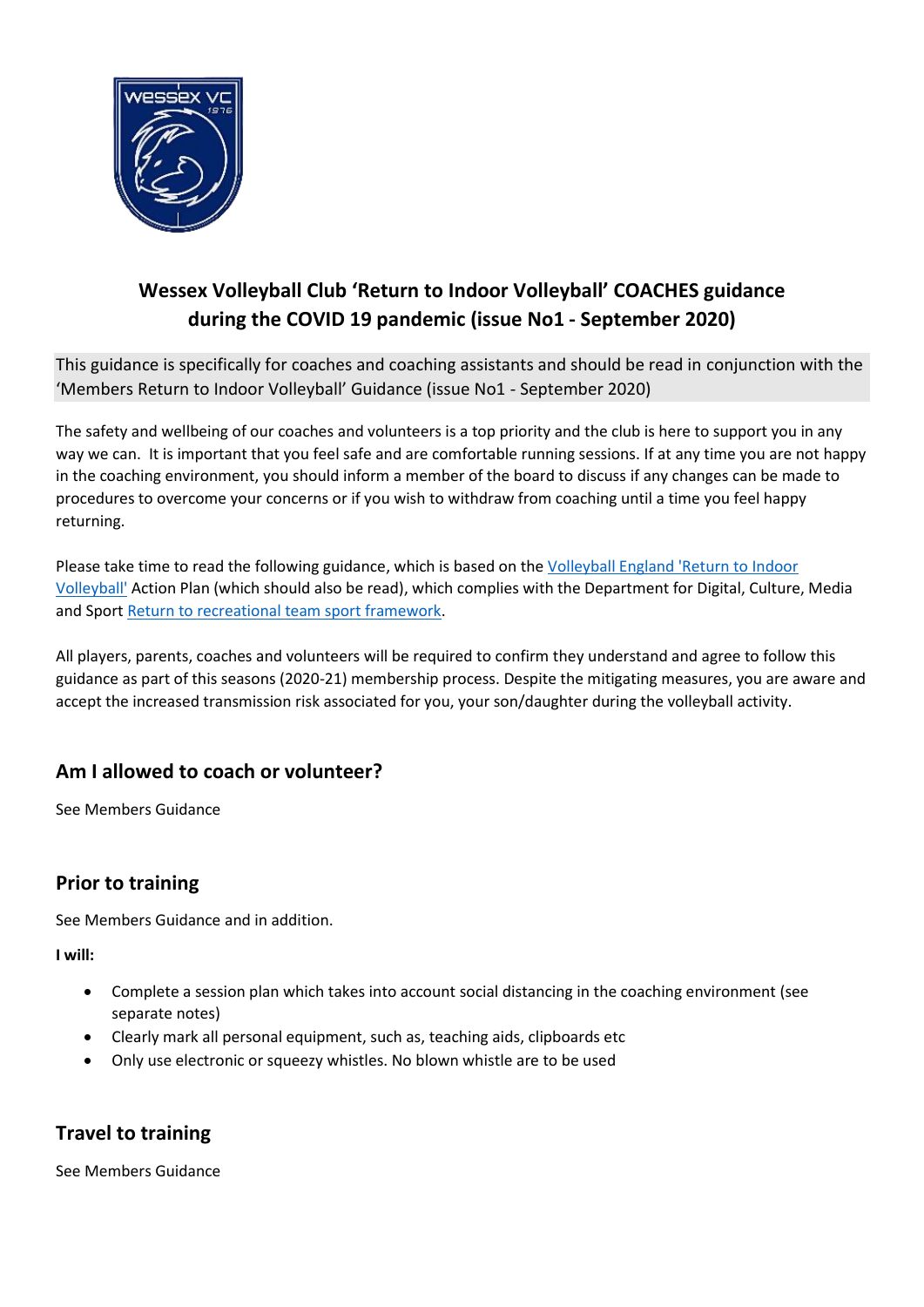#### **On Arrival**

See Members Guidance and in addition.

**I will:**

- Arrive at the venue at least 10 minutes before the start of the session
- Meet with my COVID 19 officers and confirm plans and procedures for the evening. Such as which court you will be training and at what point players for your session can enter the sports hall
- Collect any equipment required from the store cupboard as quickly as possible and try not to block the corridor
- Meet with any other coaches in the sports hall, at a social distance whilst wearing a face covering
- Place all your kit together and at least 2 metres from others' belongings and as players arrive ensure they are doing the same
- Sanitise all training balls and carts. Sanitiser and cloths will be available
- Sanitise my hands immediately after moving or adjusting any equipment on my court and avoid touching my face throughout
- Try to discuss any issues with parents by e-mail or ask to meet outside the venue

### **During Training**

See Members Guidance and in addition.

**I will:**

- Remind and reinforce players of their responsibilities around social distancing and other mitigating measures which have been put in place for the duration of the session
- Work as a 'team' with other coaches and your COVID Officer to ensure you and the players are operating within the guidelines
- Not run any exercises or drills that involve physical contact between one or more participants (including coaches)
- Design training and warm up activities that distance participants as far as possible in order to limit face to face proximity of less than one metre for more than three seconds at any time. This should be considered in each individual action and the number of repetitions of the action completed in the warm-up/training activity.
- Ensure balls are wiped every 30 minutes during training (or other period considered reasonably based on the number of balls used during the relevant session).
- Ensure briefings are short and socially distanced
- Avoid shouting during sessions
- Not carry out team briefings and meetings during training. These can be done online at a later date (note the SW Association have a GoToMeeting account which can be used for this)
- Injuries during play should still be treated. The best way to protect yourself and others is through rigorous cleaning, personal hygiene and regular hand hygiene. An increased frequency of cleaning and disinfection of all surfaces and equipment, using standard household cleaning and disinfection products, is recommended. Face coverings are also advisable when undertaking treatment. After contact with an injured participant, clean your hands thoroughly with soap and water or alcohol hand sanitiser at the earliest opportunity. Avoid touching your mouth, eyes and nose. Physios and first aiders, or their equivalents, should keep a record of each participant they have come into contact with for the NHS test and trace purposes. For more information, please refer to the Government's guidance for first responders.